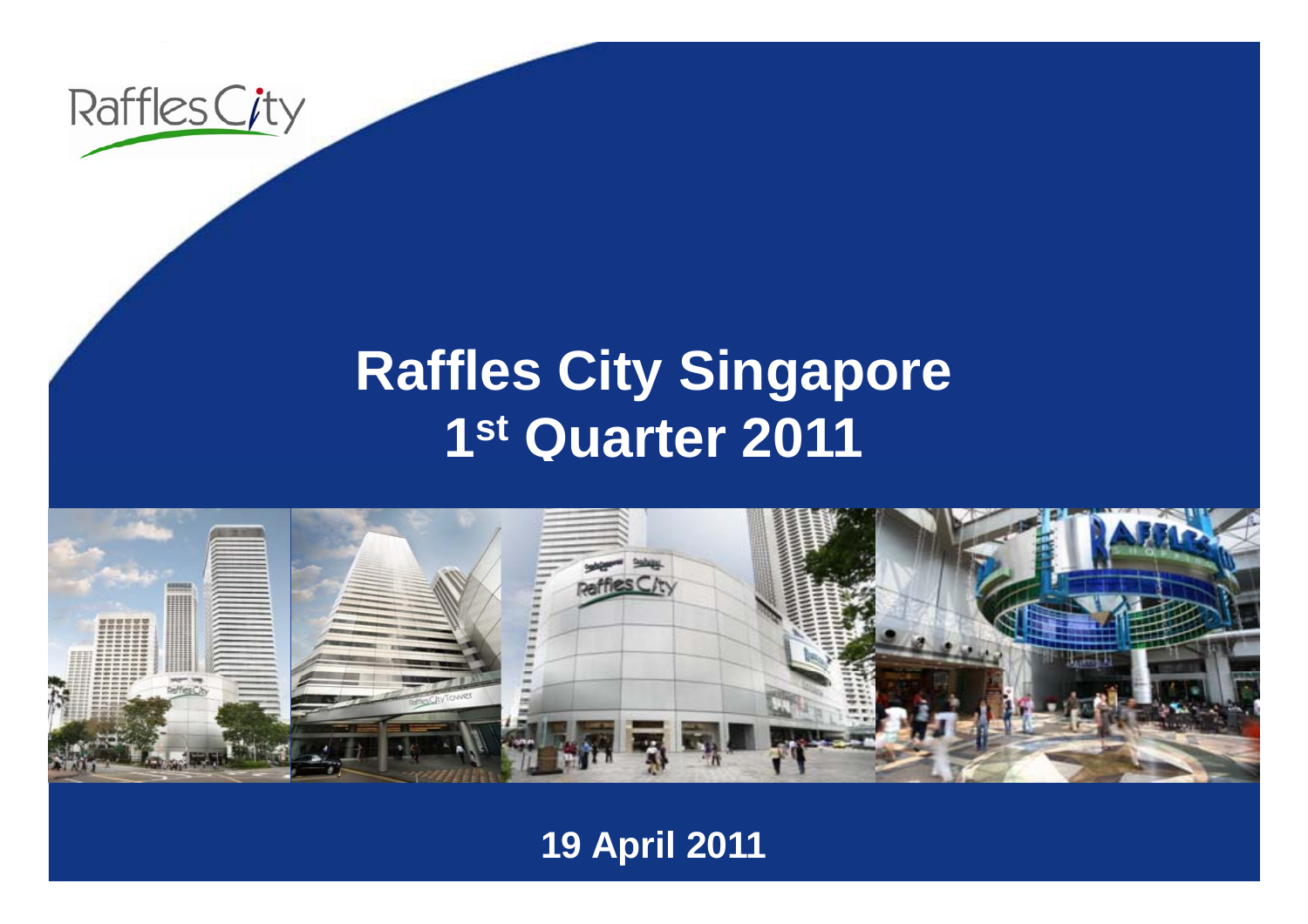

**Raffles City Singapore is jointly owned by CapitaCommercial Trust (CCT) and CapitaMall Trust (CMT) and jointly managed by CapitaCommercial Trust Management Limited (CCTML) and CapitaMall Trust**  Management Limited (CMTML). CCT has 60% interest and CMT has 40% interest in RCS Trust.

#### **This presentation shall be read in conjunction with the respective 2011 First Quarter Unaudited Financial Statement Announcements released for CCT and CMT.**

This presentation may contain forward-looking statements. These forward-looking statements involve known and unknown risks, uncertainties and other factors that may cause the actual results, performance or achievements to be materially different from any future results, performance or achievements expressed or implied by the forward-looking statements. Forward-looking statements involve inherent risks and uncertainties. A number of factors could cause the actual results or outcomes to differ materially from those expressed in any forwardlooking statement. Representative examples of these factors include (without limitation) general industry and economic conditions, interest rate trends, cost of capital and capital availability, competition from other developments or companies, shifts in expected levels of occupancy rate, property rental income, charge out collections, changes in operating expenses (including employee wages, benefits and training costs), governmental and public policy changes and the continued availability of financing in the amounts and the terms necessary to support future business.

You are cautioned not to place undue reliance on these forward-looking statements, which are based on the current view of the CCTML and CMTML on future events.



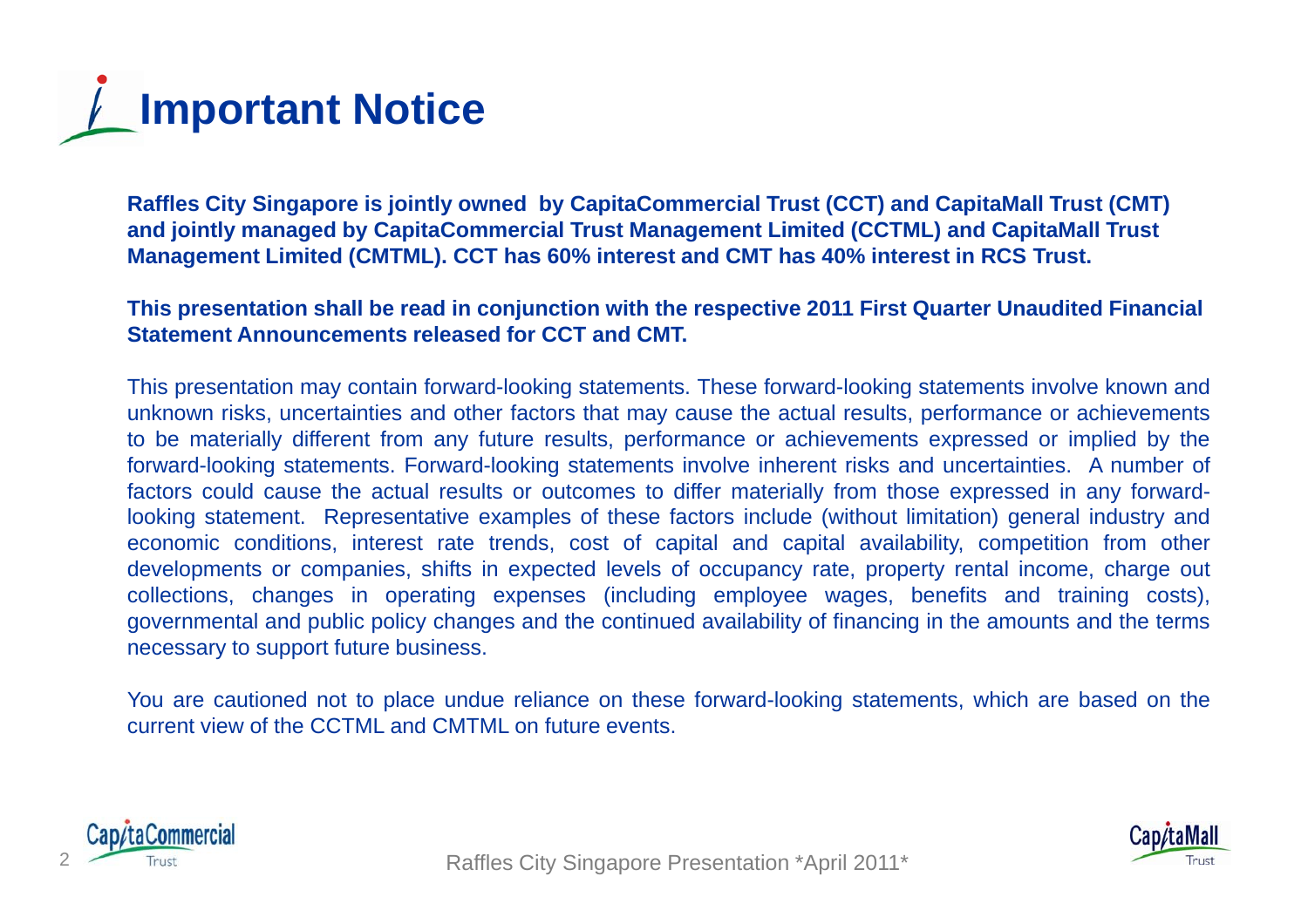

|                      |                                | <b>RCS Trust</b><br>100%       |                |                         |                                |
|----------------------|--------------------------------|--------------------------------|----------------|-------------------------|--------------------------------|
|                      | <b>1Q 11</b><br><b>S\$'000</b> | <b>1Q 10</b><br><b>S\$'000</b> | <b>S\$'000</b> | <b>Variance</b><br>$\%$ | <b>1Q 11</b><br><b>S\$'000</b> |
| <b>Gross Revenue</b> | 32,021                         | 29,995                         | 2,026          | 6.8                     | 53,369                         |
| $-$ Office $(1)$     | 5,339                          | 5,682                          | (343)          | (6.0)                   | 8,898                          |
| - Retail             | 13,631                         | 12,502                         | 1,129          | 9.0                     | 22,719                         |
| - Hotel              | 11,968                         | 10,667                         | 1,301          | 12.2                    | 19,947                         |
| - Others $(2)$       | 1,083                          | 1,144                          | (61)           | (5.3)                   | 1,805                          |

| Net Property Income   23,578   22,004 |  |  | 1,574 | 7.2 | 39,297 |
|---------------------------------------|--|--|-------|-----|--------|
|---------------------------------------|--|--|-------|-----|--------|

(1) The decline in Office revenue was due to lower renewed or signed rents as compared to expired rents

(2) The decline in Others revenue was mainly due to lower tenants' recovery in 1Q 2011



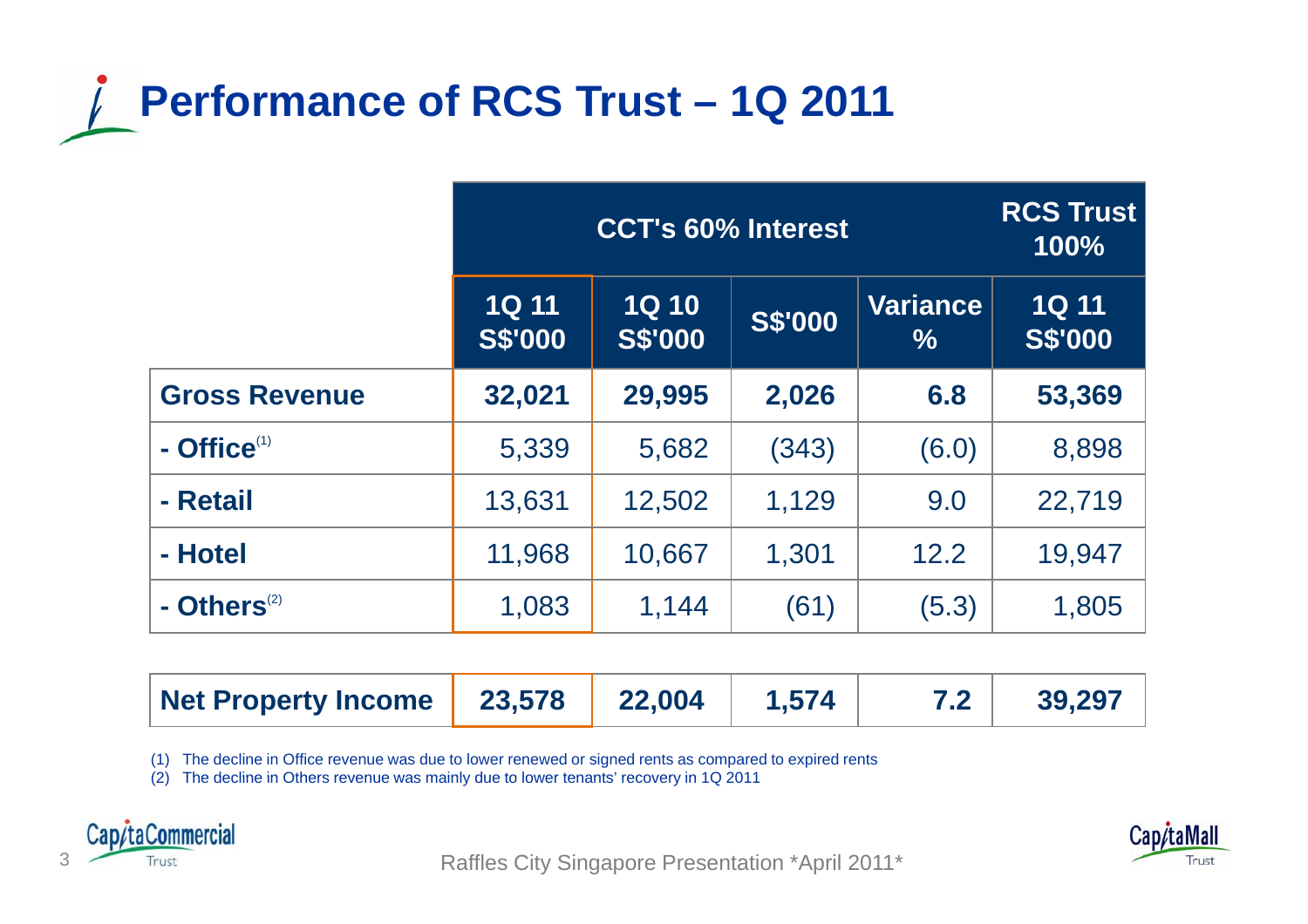### **Raffles City Singapore – Summary**

| Key Details (As at 31 March 2011)  |                                                                                                                                       |  |  |  |  |
|------------------------------------|---------------------------------------------------------------------------------------------------------------------------------------|--|--|--|--|
| <b>Gross Floor Area</b>            | 3,449,759 sq ft (or 320,490 sq m)                                                                                                     |  |  |  |  |
| <b>Net Lettable Area</b>           | Office: 380,320 sq ft (or 35,333 sq m)<br>Retail: 420,555 sq ft (or 39,071 sq m)<br>800,875 sq ft (or 74,404 sq m)<br>Total:          |  |  |  |  |
| <b>Number of Tenants</b>           | Office: 55<br>Retail: 219<br><b>Hotels &amp; Convention Centre: 1</b><br><b>Total: 275</b>                                            |  |  |  |  |
| <b>Number of Hotel Rooms</b>       | 2,030                                                                                                                                 |  |  |  |  |
| <b>Carpark Lots</b>                | 1,043                                                                                                                                 |  |  |  |  |
| <b>Title</b>                       | Leasehold tenure of 99 years expiring 15 July 2078                                                                                    |  |  |  |  |
| Valuation (as at 31 December 2010) | S\$2,693.0 million by CB Richard Ellis (Pte) Ltd and Jones Lang LaSalle Hotels <sup>(1)</sup>                                         |  |  |  |  |
| <b>Committed Occupancy</b>         | 99.1%<br>Office:<br>Retail: 100.0%<br>Total:<br>99.6%                                                                                 |  |  |  |  |
|                                    | Green Mark (Gold) Award 2010 by Building and Construction Authority                                                                   |  |  |  |  |
| <b>Awards</b>                      | National Safety & Security Award 2010 - Marina SSWG (Safety & Security Watch<br>Group) by Singapore Police Force- Individual Category |  |  |  |  |

(1) CB Richard Ellis (Pte) Ltd was engaged to conduct the valuation of the retail and office components and Jones Lang LaSalle Hotels was engaged to conduct the valuation of the hotel component

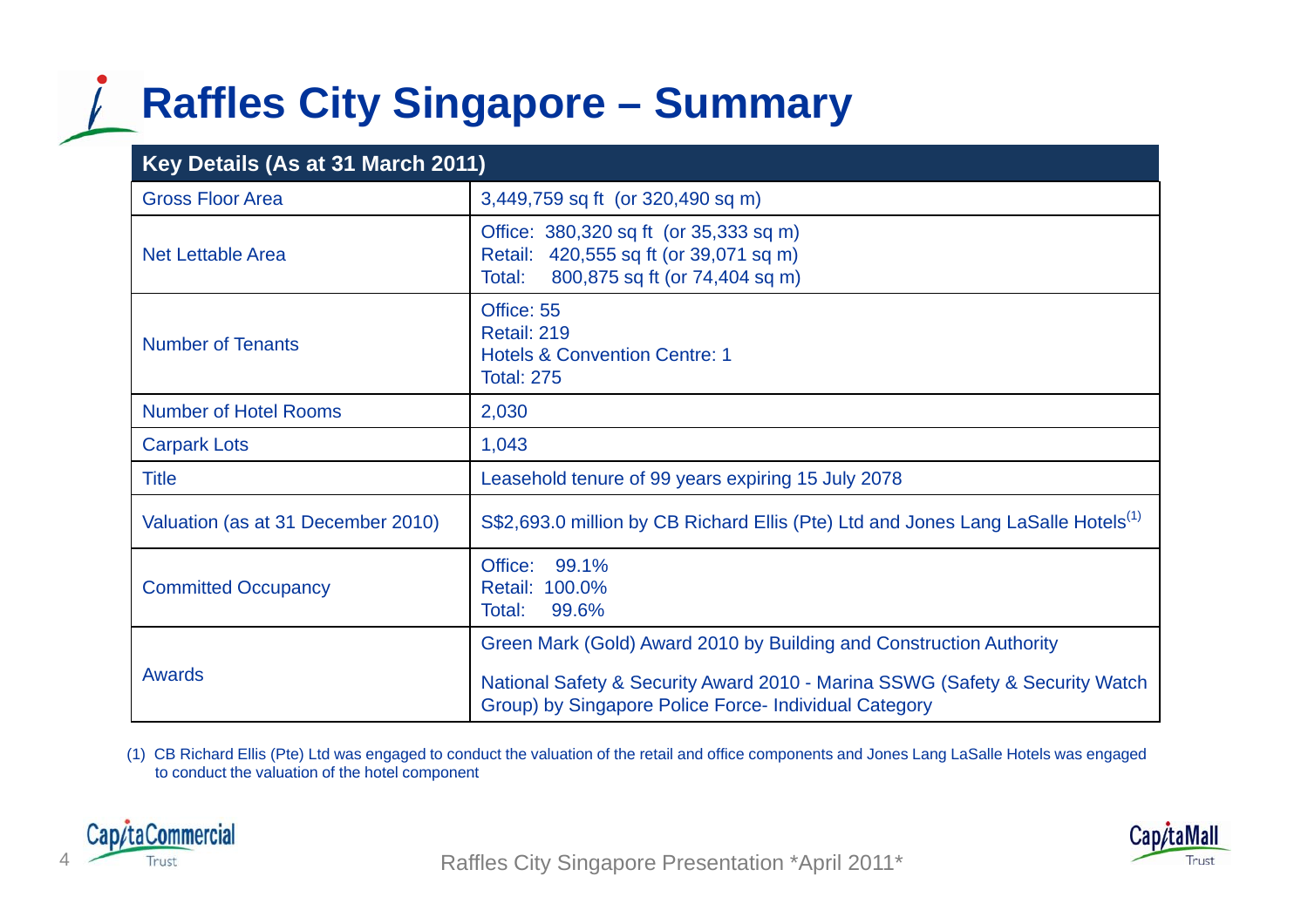## **Lease Expiry Profile – Raffles City Tower (Office)**

#### **Leases up for Renewal as a % of Gross Rental Income as at 31 March 2011**



**Weighted Average Expiry by Gross Rental Income 2.17 Years**





Firust Trust **Raffles City Singapore Presentation \*April 2011\***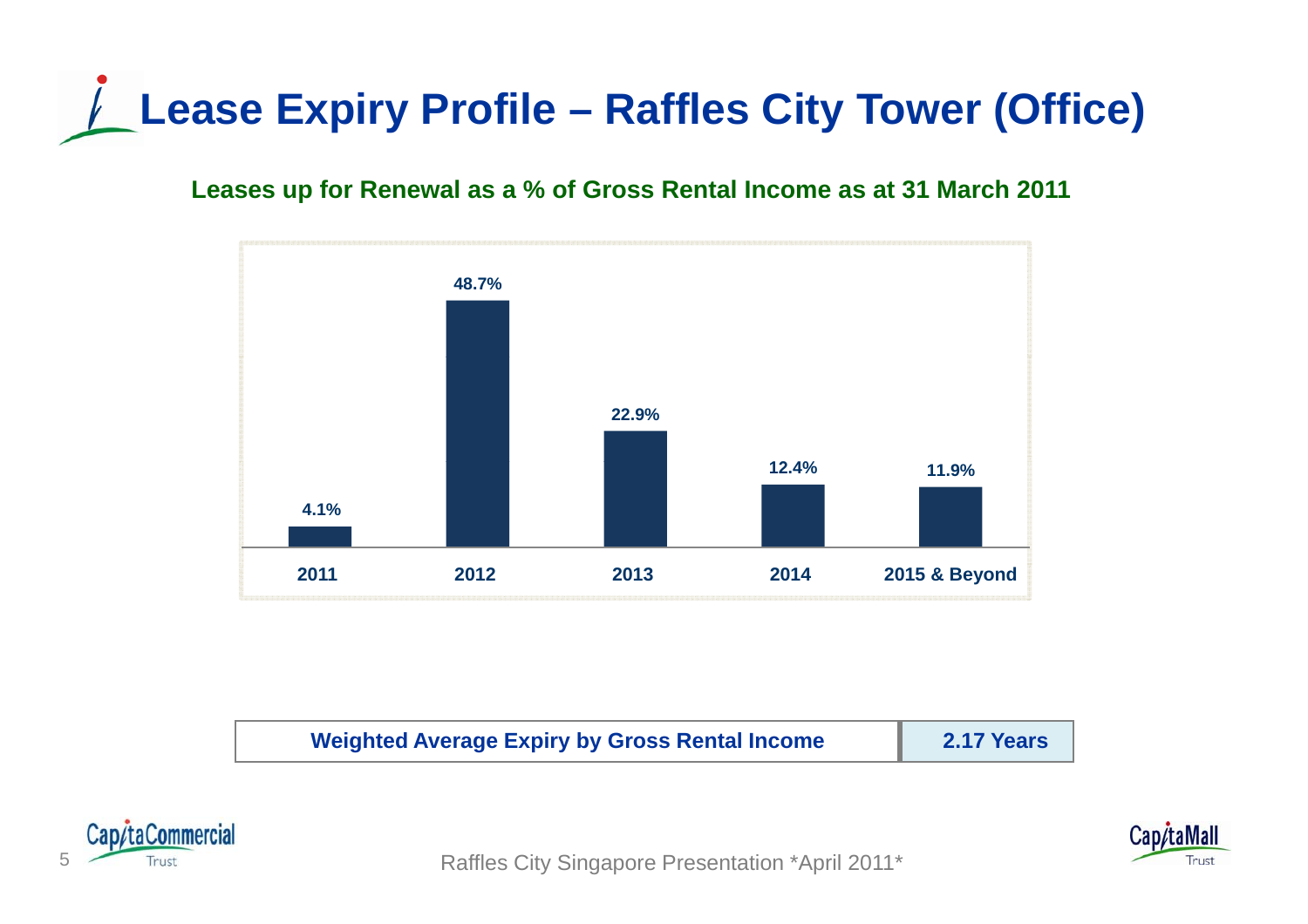## **Lease Expiry Profile – Raffles City Shopping Centre**

#### **Leases up for Renewal as a % of Gross Rental Income as at 31 March 2011**



| <b>Weighted Average Expiry by Gross Rental Income</b> | 2.11 Years |
|-------------------------------------------------------|------------|
|-------------------------------------------------------|------------|





6 Trust Trust **Raffles City Singapore Presentation \*April 2011\***